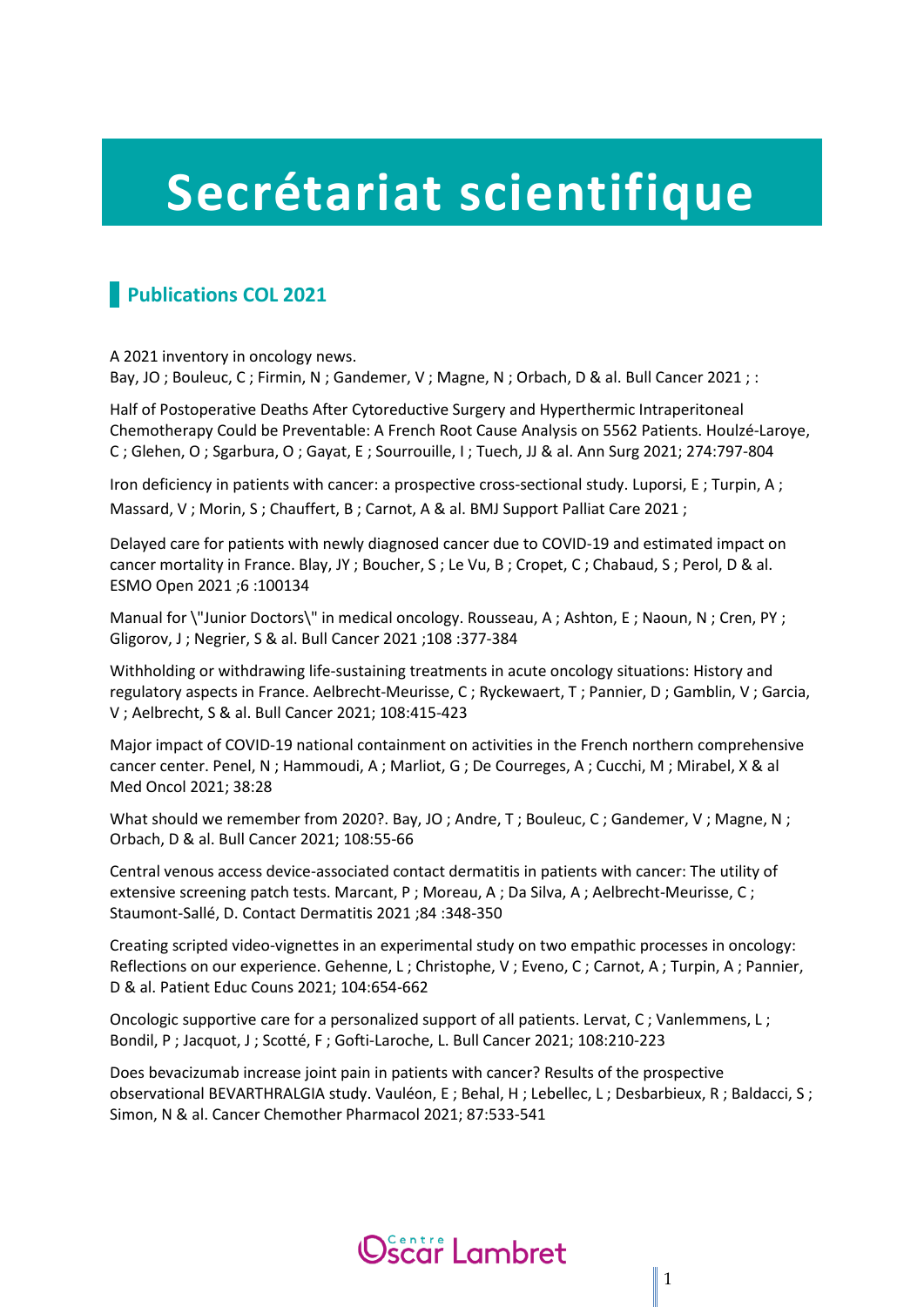Role of radiotherapy and chemotherapy in the risk of leukemia after childhood cancer: An international pooled analysis. Allodji, RS ; Tucker, MA ; Hawkins, MM ; Le Deley, MC ; Veres, C ; Weathers, R & al. Int J Cancer 2021 ;148 :2079-2089

Neuro-meningeal relapse in anaplastic large-cell lymphoma: incidence, risk factors and prognosis - a report from the European intergroup for childhood non-Hodgkin lymphoma. Del Baldo, G ; Abbas, R ; Woessmann, W ; Horibe, K ; Pillon, M ; Burke, A & al. Br J Haematol 2021 ;192 :1039-1048

Decision-tree derivation and external validation of a new clinical decision rule (DISCERN-FN) to predict the risk of severe infection during febrile neutropenia in children treated for cancer. Delebarre, M ; Gonzales, F ; Behal, H ; Tiphaine, A ; Sudour-Bonnange, H ; Lutun, A & al Lancet Child Adolesc Health 2021 ; :

Systematic review of phase-I/II trials enrolling refractory and recurrent Ewing sarcoma: Actual knowledge and future directions to optimize the research. Felix, A ; Berlanga, P ; Toulmonde, M ; Landman-Parker, J ; Dumont, S ; Vassal, G & al. Cancer Med 2021 ;10 :1589-1604

High-dose chemotherapy followed by autologous stem cell rescue in Wilms tumors: French report on toxicity and efficacy. Delafoy, M ; Verschuur, A ; Scheleirmacher, G ; Tabone, MD ; Sudour-Bonnange, H ; Thébaud, E & al. Pediatr Blood Cancer 2021 ; :e29431

Pharmacokinetics of oral vinorelbine in French children with recurrent or progressive primary lowgrade glioma. Hamimed, M ; Gattacceca, F ; André, N ; Tresch-Bruneel, E ; Probst, A ; Chastagner, P & al. Br J Clin Pharmacol 2021 ; :

Phase I/II study of single-agent lenvatinib in children and adolescents with refractory or relapsed solid malignancies and young adults with osteosarcoma (ITCC-050). Gaspar, N ; Campbell-Hewson, Q ; Gallego Melcon, S ; Locatelli, F ; Venkatramani, R ; Hecker-Nolting, S & al. ESMO Open 2021 ;6 :100250

Locally aggressive rarely metastazing tumors and low-grade sarcoma in children, adolescents and young adults: The benefits of a national network. Brisset, C ; Carton, M ; Chemin-Airiau, C ; Karanian, M ; Vérité, C ; Corradini, N & al. Eur J Surg Oncol 2021 ;

Managing Adverse Events Associated with Dinutuximab Beta Treatment in Patients with High-Risk Neuroblastoma: Practical Guidance. Barone, G ; Barry, A ; Bautista, F ; Brichard, B ; Defachelles, AS ; Herd, F & al. Paediatr Drugs 2021 ;23 :537-548

Long-term morbidity and mortality in 2-year hepatoblastoma survivors treated with SIOPEL riskadapted strategies. Illiano, M ; Colinard, M ; Taque, S ; Mallon, B ; Larue, C ; Laithier, V & al Hepatol Int 2021 ; :

Fifty years of clinical and research studies for childhood renal tumors within the International Society of Pediatric Oncology (SIOP). Graf, N ; Bergeron, C ; Brok, J ; de Camargo, B ; Chowdhury, T ; Furtwängler, R & al. Ann Oncol 2021 ;32 :1327-1331

Lenvatinib with etoposide plus ifosfamide in patients with refractory or relapsed osteosarcoma (ITCC-050): a multicentre, open-label, multicohort, phase 1/2 study. Gaspar, N ; Venkatramani, R ; Hecker-Nolting, S ; Melcon, SG ; Locatelli, F ; Bautista, F & al. Lancet Oncol 2021 ;22 :1312-1321

Phase I or II Study of Ribociclib in Combination With Topotecan-Temozolomide or Everolimus in Children With Advanced Malignancies: Arms A and B of the AcSé-ESMART Trial. Bautista, F ; Paoletti, X ; Rubino, J ; Brard, C ; Rezai, K ; Nebchi, S & al. J Clin Oncol 2021; 39:3546-3560

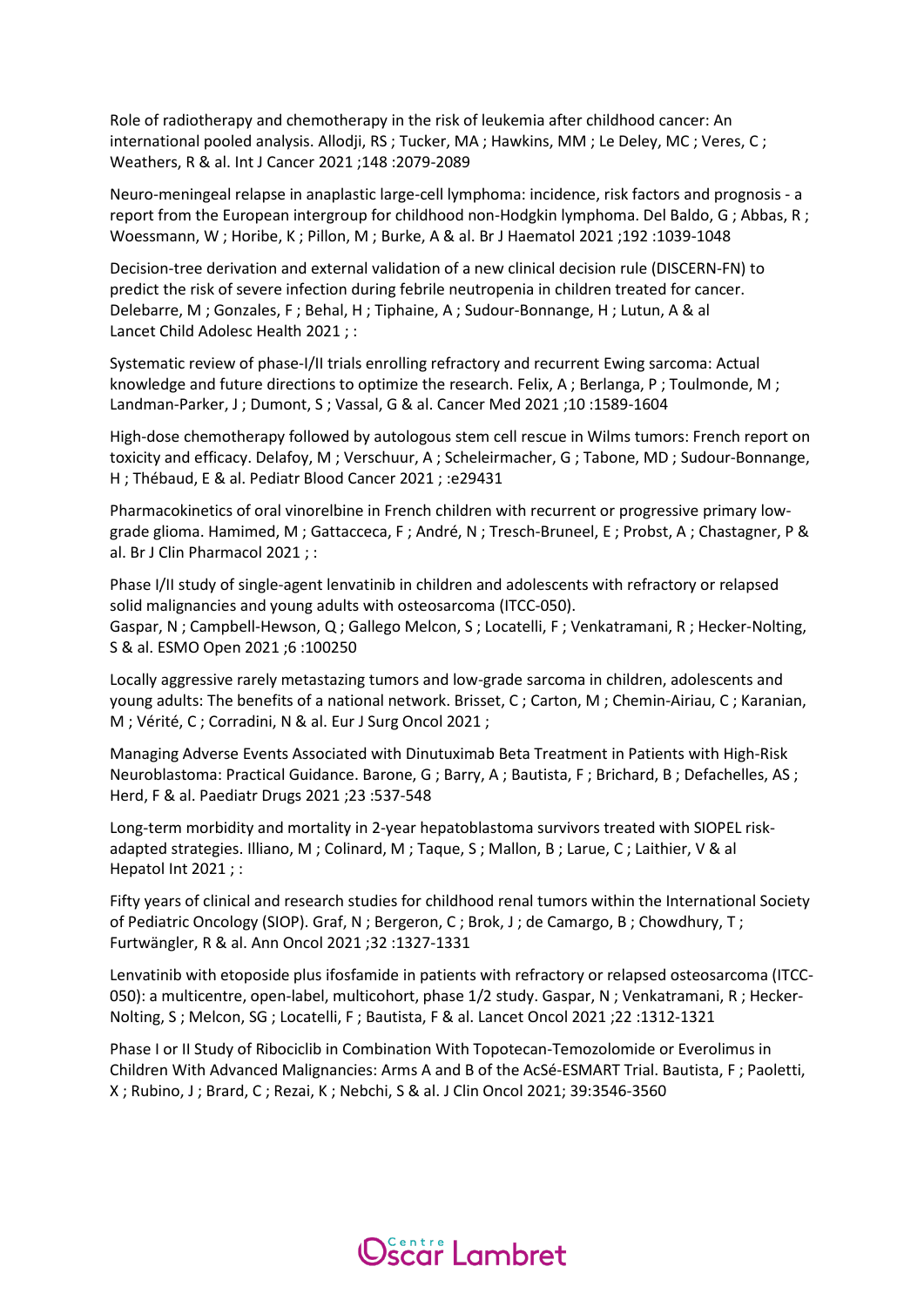Randomized Phase II Trial of Vincristine-Irinotecan With or Without Temozolomide, in Children and Adults With Relapsed or Refractory Rhabdomyosarcoma: A European Paediatric Soft Tissue Sarcoma Study Group and Innovative Therapies for Children With Cancer. Defachelles, AS ; Bogart, E ; Casanova, M ; Merks, JHM ; Bisogno, G ; Calareso, G & al. J Clin Oncol 2021; 39:2979-2990

Unresectable thoracic neuroblastic tumors: Changes in image-defined risk factors after chemotherapy and impact on surgical management. Delforge, X ; De Cambourg, P ; Defachelles, AS ; Haffreingue, A ; Rod, J ; Kassite, I & al. Pediatr Blood Cancer 2021; 68:e29260

Pancreatoblastoma in children: EXPeRT/PARTNER diagnostic and therapeutic recommendations. Bien, E ; Roganovic, J ; Krawczyk, MA ; Godzinski, J ; Orbach, D ; Cecchetto, G & al Pediatr Blood Cancer 2021; 0:e29112

Childhood ovarian nonseminomatous germ cell tumors: A highly curable disease with few long-term treatment-related toxicities-Results of the French TGM95 study. Pavone, R ; Pacquement, H ; Pasquet, M ; Sudour-Bonnange, H ; Hameury, F ; Sarnacki, S & al. Int J Cancer 2021; 149:1705-1712

What does a non-response to induction chemotherapy imply in high-risk medulloblastomas? Adelon, J; Dufour, C; Foulon, S; Masliah Planchon, J; Meyronnet, D; Bourdeaut, F & al J Neurooncol 2021; 153:425-440

Chemo-induced mucositis in pediatric oncology: Perspectives? Poirée, M ; Lervat, C ; Marec-Berard, P. Bull Cancer 2021; 108:761-770

Successive Osteosarcoma Relapses after the First Line O2006/Sarcome-09 Trial: What Can We Learn for Further Phase-II Trials? Thebault, E ; Piperno-Neumann, S ; Tran, D ; Pacquement, H ; Marec-Berard, P ; Lervat, C & al. Cancers (Basel) 2021 ;13 :

Pattern of relapse in pediatric localized extremity rhabdomyosarcomas correlated with locoregional therapies administered. Welmant, J; Helfre, S; Carton, M; Bolle, S; Minard-Colin, V; Corradini, N & al. Strahlenther Onkol 2021 ;197 :690-699

Personalized Massive Open Online Course for Childhood Cancer Survivors: Behind the Scenes. Berger, C; Casagranda, L; Sudour-Bonnange, H; Massoubre, C; Dalle, JH; Teinturier, C & al Appl Clin Inform 2021; 12:237-244

The art of war as applied to pediatric gliomas: Know your enemy. Bailleul, Q ; Rakotomalala, A ; Ferry, I ; Leblond, P ; Meignan, S ; Furlan, A. Med Sci (Paris) 2021; 37:159-166

Management of sarcomas in children, adolescents and adults: Interactions in two different age groups under the umbrellas of GSF-GETO and SFCE, with the support of the NETSARC+ network. Bompas, E ; Martin, V ; Meniai, F ; Toulmonde, M ; Marec-Berard, P ; Claude, L & al Bull Cancer 2021; 108:163-176

Clinical characteristics and outcomes of children with WAGR syndrome and Wilms tumor and/or nephroblastomatosis: The 30-year SIOP-RTSG experience. Hol, JA ; Jongmans, MCJ ; Sudour-Bonnange, H ; Ramírez-Villar, GL ; Chowdhury, T ; Rechnitzer, C & al. Cancer 2021; 127:628-638

Standard of care for adult Wilms tumor? From adult urologist to pediatric oncologist. A retrospective review. Sudour-Bonnange, H ; Coulomb-Lherminé, A ; Fantoni, JC ; Escande, A ; Brisse, HJ ; Thebaud, E & al. Bull Cancer 2021; 108:177-186

A Spontaneously Necrotic Wilms' Tumor Mimicking Renal Abscess: A Tricky Diagnosis not to Miss. Sevrin, F; Rocourt, N; Leroy, X; Coulomb-L; Hermine, A; Sudour-Bonnange, H J Pediatr Hematol Oncol 2021; 43:e173-e175

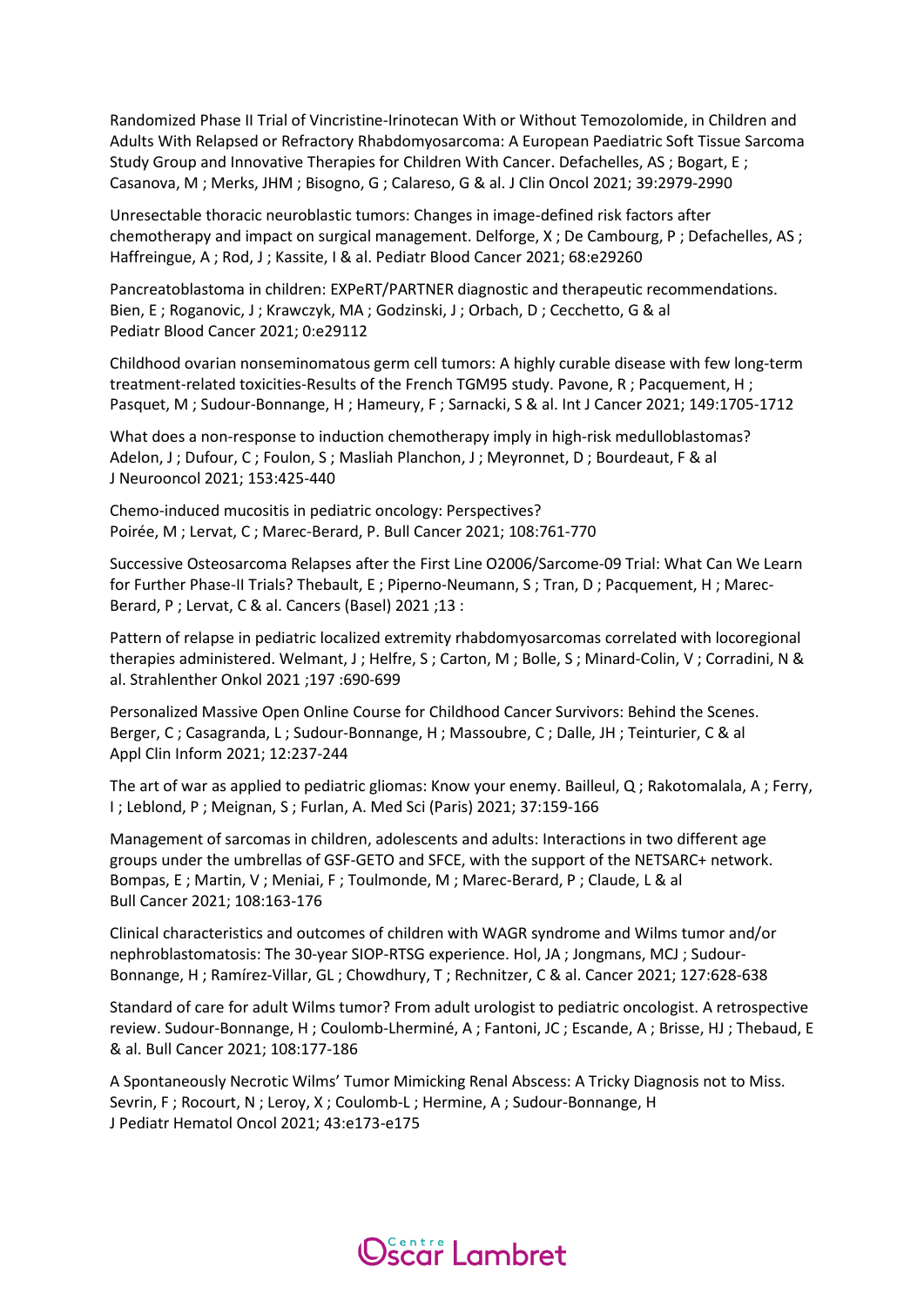Lymphovascular invasion has a significant prognostic impact in patients with early breast cancer, results from a large, national, multicenter, retrospective cohort study. Houvenaeghel, G ; Cohen, M ; Classe, JM ; Reyal, F ; Mazouni, C ; Chopin, N & al. ESMO Open 2021; 6:100316

Real-life prognosis of 5041 bone-only metastatic breast cancer patients in the multicenter national observational ESME program. Bertho, M ; Fraisse, J ; Patsouris, A ; Cottu, P ; Arnedos, M ; Pérol, D & al. Ther Adv Med Oncol 2021; 13:1,758835921e+15

De novo metastatic breast cancer in patients with a small locoregional tumour (T1-T2/N0): Characteristics and prognosis. Gaillard, T ; Carton, M ; Mailliez, A ; Desmoulins, I ; Mouret-Reynier, MA ; Petit, T & al. Eur J Cancer 2021; 158:181-188

Progression-free survival on endocrine therapy, before or after chemotherapy, in hormone receptorpositive HER2-negative metastatic breast cancer. Corbaux, P ; Lardy-Cleaud, A ; Alexandre, M ; Fontanilles, M ; Lévy, C ; Viansone, AA & al. Breast Cancer Res Treat 2021 ; :

A phase II randomised study of preoperative trastuzumab alone or combined with everolimus in patients with early HER2-positive breast cancer and predictive biomarkers (RADHER trial). Campone, M ; Bachelot, T ; Treilleux, I ; Pistilli, B ; Salleron, J ; Seegers, V & al. Eur J Cancer 2021 ;158 :169-180

The Challenge of Return to Work after Breast Cancer: The Role of Family Situation, CANTO Cohort. Caumette, E ; Vaz-Luis, I ; Pinto, S ; Havas, J ; Bovagnet, T ; Ruiz de Azua, G & al Curr Oncol 2021; 28:3866-3875

Sentinel node involvement with or without completion axillary lymph node dissection: treatment and pathologic results of randomized SERC trial. Houvenaeghel, G ; Cohen, M ; Raro, P ; De Troyer, J ; Gimbergues, P ; Tunon de Lara, C & al. NPJ Breast Cancer 2021; 7:133

Classification of 101 BRCA1 and BRCA2 variants of uncertain significance by cosegregation study: A powerful approach. Caputo, SM ; Golmard, L ; Léone, M ; Damiola, F ; Guillaud-Bataille, M ; Revillion, F & al. Am J Hum Genet 2021; 108:1907-1923

Multicenter evaluation of breast cancer patients'' satisfaction and experience with oncology telemedicine visits during the COVID-19 pandemic. Bizot, A ; Karimi, M ; Rassy, E ; Heudel, PE ; Levy, C ; Vanlemmens, L & al. Br J Cancer 2021 ;125 :1486-1493

Surgery or not on an atypical breast lesion? Taking anxiety into account in shared decision support from a prospective cohort of 300 patients. Favier, A ; Boinon, D ; Salviat, F ; Mazouni, C ; De Korvin, B ; Tunon, C & al. Gynecol Obstet Fertil Senol 2021 ; :

Palpable Nodules After Autologous Fat Grafting in Breast Cancer Patients: Incidence and Impact on Follow-up. Dile, P ; Hannebicque, K ; Renaudeau, C ; Bogart, É ; Ceugnart, L ; Regis, C & al. Aesthetic Plast Surg 2021 ; :

Who are the women who enrolled in the POSITIVE trial: A global study to support young hormone receptor positive breast cancer survivors desiring pregnancy. Partridge, AH ; Niman, SM ; Ruggeri, M ; Peccatori, FA ; Azim, HA ; Colleoni, M & al. Breast 2021; 59:327-338

TUMOSPEC: A Nation-Wide Study of Hereditary Breast and Ovarian Cancer Families with a Predicted Pathogenic Variant Identified through Multigene Panel Testing. Lesueur, F ; Eon-Marchais, S ; Bonnet-Boissinot, S ; Beauvallet, J ; Dondon, MG ; Golmard, L & al Cancers (Basel) 2021; 13:

Metastatic inflammatory breast cancer: survival outcomes and prognostic factors in the national, multicentric, and real-life French cohort (ESME). Dano, D ; Lardy-Cleaud, A ; Monneur, A ; Quenel-Tueux, N ; Levy, C ; Mouret-Reynier, MA & al. ESMO Open 2021; 6:100220

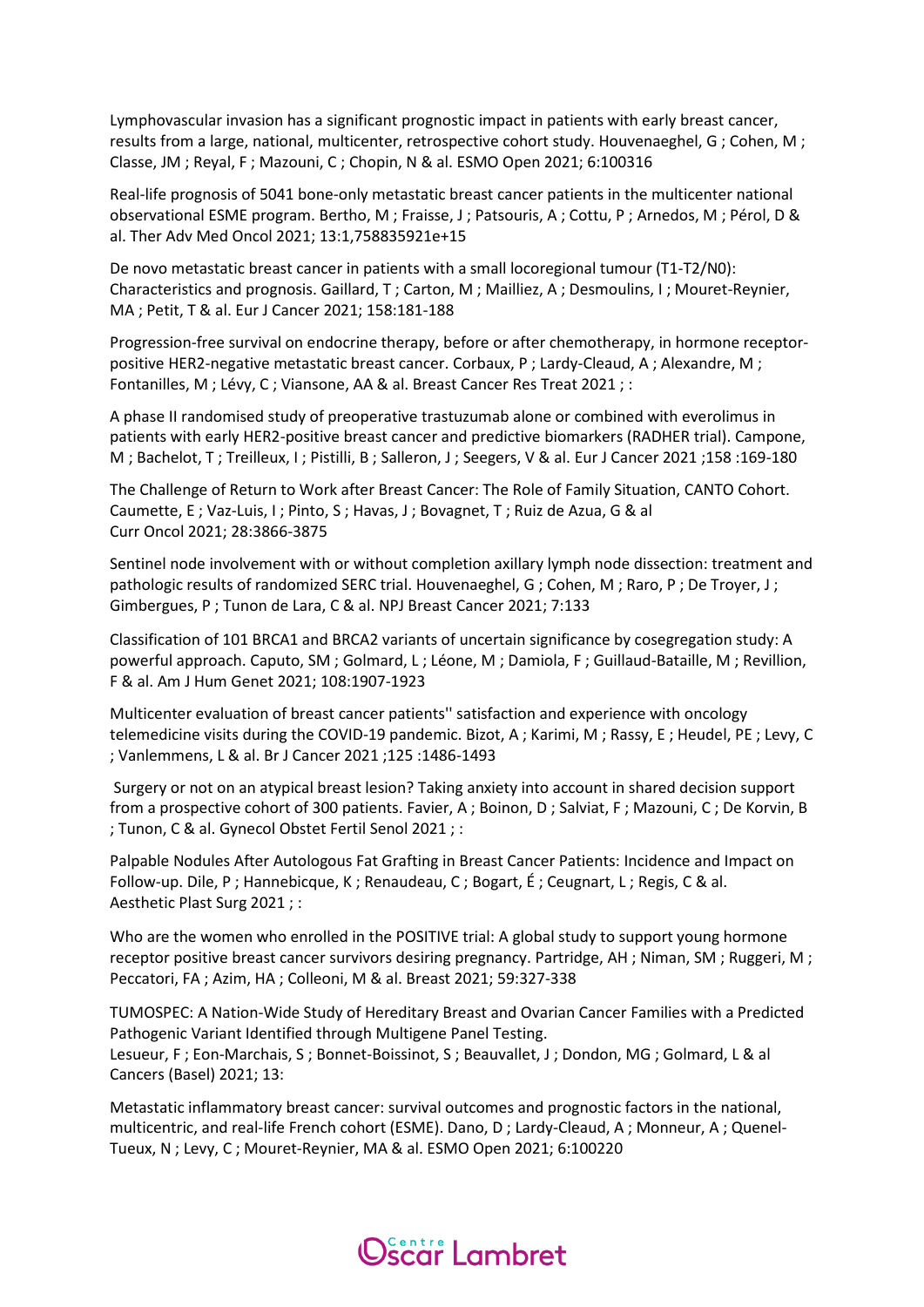Lack of prognostic impact of sentinel node micro-metastases in endocrine receptor-positive early breast cancer: results from a large multicenter cohort. Houvenaeghel, G ; de Nonneville, A ; Cohen, M ; Chopin, N ; Coutant, C ; Reyal, F & al. ESMO Open 2021; 6:100151

Evolution of overall survival and receipt of new therapies by subtype among 20 446 metastatic breast cancer patients in the 2008-2017 ESME cohort. Grinda, T ; Antoine, A ; Jacot, W ; Blaye, C ; Cottu, PH ; Diéras, V & al. ESMO Open 2021; 6:100114

Prophylactic nipple-sparing mastectomy with immediate breast reconstruction: results of a French prospective trial. Houvenaeghel, G ; Cohen, M ; Dammacco, MA ; D''''Halluin, F ; Regis, C ; Gutowski, M & al. Br J Surg 2021; 108:296-301

Long-term patient reported outcomes and hematologic toxicity among patients who received Granulocyte-Colony Stimulating Factors during chemotherapy for early breast cancer. Lapidari, P ; Gbenou, A ; Havas, J ; Martin, E ; Pistilli, B ; Martin, AL & al Breast 2021; 57:43-48

Early Locoregional Breast Surgery and Survival in de novo Metastatic Breast Cancer in the Multicenter National ESME Cohort. Hotton, J ; Lusque, A ; Leufflen, L ; Campone, M ; Levy, C ; Honart, JF & al. Ann Surg 2021 ; :

Impact of body mass index on overall survival in patients with metastatic breast cancer. Saleh, K ; Carton, M ; Dieras, V ; Heudel, PE ; Brain, E ; D'Hondt, V & al. Breast 2021; 55:16-24

Differentiation of groups of patients with cognitive complaints at breast cancer diagnosis: Results from a sub-study of the French CANTO cohort. Hardy-Leger, I ; Charles, C ; Lange, M ; Joly, F ; Roux, P ; Capel, A & al. Psychooncology 2021 ;30 :463-470

Prospective Multicenter Study Validate a Prediction Model for Surgery Uptake Among Women with Atypical Breast Lesions. Uzan, C ; Mazouni, C ; Rossoni, C ; De Korvin, B ; de Lara, CT ; Cohen, M & al Ann Surg Oncol 2021; 28:2138-2145

Unhealthy behaviors after breast cancer: Capitalizing on a teachable moment to promote lifestyle improvements. Di Meglio, A ; Gbenou, AS ; Martin, E ; Pistilli, B ; Ligibel, JA ; Crane, TE & al Cancer 2021; 127:2774-2787

ASO Visual Abstract: Functional Cerebral MRI Evaluation of the Integration of Breast Reconstruction into the Body Schema. Régis, C ; Le Deley, MC ; Bogart, E ; Leguillette, C ; Boulanger, L ; Chauvet, MP & al. Ann Surg Oncol 2021 ; :

Functional Cerebral MRI Evaluation of Integration of Breast Reconstruction into the Body Schema. Régis, C ; Le Deley, MC ; Bogart, E ; Leguillette, C ; Boulanger, L ; Chauvet, MP & al Ann Surg Oncol 2021 ; :

Avelumab as neoadjuvant therapy in patients with urothelial non-metastatic muscle invasive bladder cancer: a multicenter, randomized, non-comparative, phase II study (Oncodistinct 004 - AURA trial). Martinez Chanza, N ; Soukane, L ; Barthelemy, P ; Carnot, A ; Gil, T ; Casert, V & al BMC Cancer 2021; 21:1292

Everolimus or sunitinib as first-line treatment of metastatic papillary renal cell carcinoma: A retrospective study of the GETUG group (Groupe d''Etude des Tumeurs Uro-Génitales).Cancel, M ; Fromont, G ; Blonz, C ; Chevreau, C ; Rioux-Leclercq, N ; Laguerre, B & al. Eur J Cancer 2021; 158:1-11

FOLFIRINOX relative dose intensity and disease control in advanced pancreatic adenocarcinoma. Vary, A ; Lebellec, L ; Di Fiore, F ; Penel, N ; Cheymol, C ; Rad, E & al Ther Adv Med Oncol 2021; 13:1,7588359211e+16

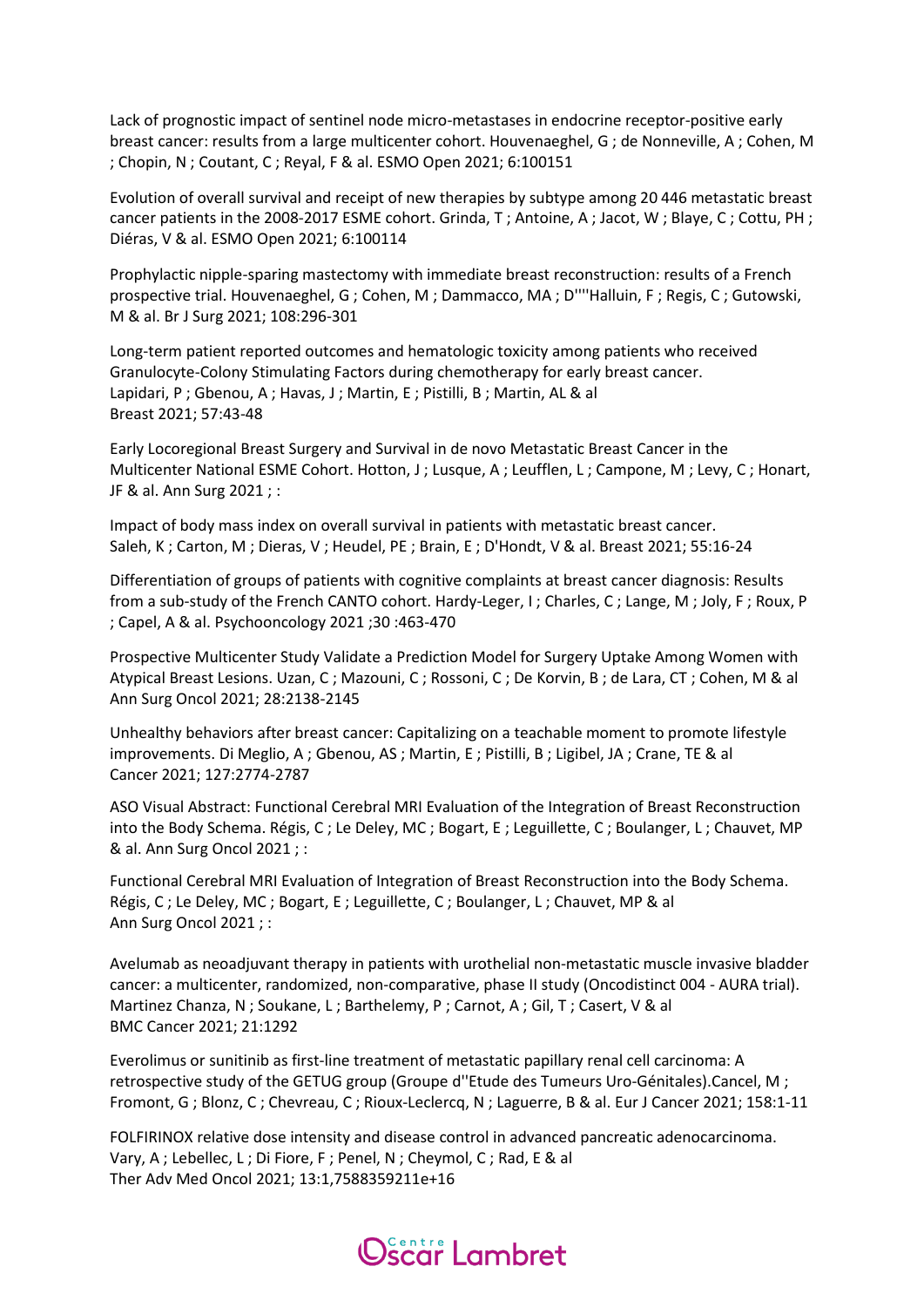Early and late morbidity of local excision after chemoradiotherapy for rectal cancer. Teste, B ; Rouanet, P ; Tuech, JJ ; Valverde, A ; Lelong, B ; Rivoire, M & al. BJS Open 2021; 5 :

Efficacy and tolerance of gemcitabine and nab-paclitaxel in elderly patients with advanced pancreatic ductal adenocarcinoma. Pignon, F ; Turpin, A ; Hentic, O ; Coriat, R ; Salmon, E ; Baumgaertner, I & al Pancreatology 2021 ; :

Starting Imatinib at 400 mg Daily in Patients with Gastrointestinal Stromal Tumors Harboring KIT Exon 9 Mutations: A Retrospective, Multicenter Study. Callejo, A ; Faouzi, S ; Bouché, O ; Bertucci, F ; Chevalier, T ; Isambert, N & al. Target Oncol 2021; 16:485-492

Sphincter-saving surgery after neoadjuvant therapy for ultra-low rectal cancer where abdominoperineal resection was indicated: 10-year results of the GRECCAR 1 trial. Rouanet, P ; Rivoire, M ; Gourgou, S ; Lelong, B ; Rullier, E ; Jafari, M & al. Br J Surg 2021 ;108 :10-13

Avelumab versus standard second line treatment chemotherapy in metastatic colorectal cancer patients with microsatellite instability: The SAMCO-PRODIGE 54 randomised phase II trial. Taïeb, J ; André, T ; El Hajbi, F ; Barbier, E ; Toullec, C ; Kim, S & al. Dig Liver Dis 2021; 53:318-323

End Colostomy With or Without Mesh to Prevent a Parastomal Hernia (GRECCAR 7): A Prospective, Randomized, Double Blinded, Multicentre Trial. Prudhomme, M; Rullier, E; Lakkis, Z; Cotte, E; Panis, Y ; Meunier, B & al. Ann Surg 2021 ;274 :928-934

Cost-Utility Analysis of Continuation Versus Discontinuation of First-Line Chemotherapy in Patients With Metastatic Squamous-Cell Esophageal Cancer: Economic Evaluation Alongside the E-DIS Trial. Marguet, S ; Adenis, A ; Delaine-Clisant, S ; Penel, N ; Bonastre, J. Value Health 2021 ;24 :676-682

Acute Liver Injury With Therapeutic Doses of Acetaminophen: A Prospective Study. Louvet, A ; Ntandja Wandji, LC ; Lemaître, E ; Khaldi, M ; Lafforgue, C ; Artru, F & al. Hepatology 2021; 73:1945-1955

Performance of Multiparametric Functional Imaging to Assess Peritoneal Tumor Burden in Ovarian Cancer. Mallet, E ; Angeles, MA ; Cabarrou, B ; Chardin, D ; Viau, P ; Frigenza, M & al Clin Nucl Med 2021; 46:797-806

Long-term oncological safety of sentinel lymph node biopsy in early-stage cervical cancer: A post-hoc analysis of SENTICOL I and SENTICOL II cohorts. Balaya, V ; Guani, B ; Morice, P ; Querleu, D ; Fourchotte, V ; Leblanc, E & al. Gynecol Oncol 2021 ; :

Regorafenib or Tamoxifen for platinum-sensitive recurrent ovarian cancer with rising CA125 and no evidence of clinical or RECIST progression: A GINECO randomized phase II trial (REGOVAR). Trédan, O ; Provansal, M ; Abdeddaim, C ; Lardy-Cleaud, A ; Hardy-Bessard, AC ; Kalbacher, E & al Gynecol Oncol 2021 ; :

A New Paradigm in Managing Advanced Ovarian Cancer: Differentiating Patients Requiring Neoadjuvant Treatment from Primary Cytoreduction. Kraus, F ; El Hajj, H ; Le Deley, MC ; Aissaoui, O ; Gachon, B ; Chevalier, A & al. Cancers (Basel) 2021; 13:

Laparoscopic ureteral reimplantation applying the modified psoas hitch and Lich-Gregoir onlay technique: a 10-step surgical video. Hudry, D ; El Hajj, H ; Narducci, F ; Leblanc, E. Int Urogynecol J 2021 ; :

An international Delphi consensus for pelvic stereotactic ablative radiotherapy re-irradiation. Slevin, F ; Aitken, K ; Alongi, F ; Arcangeli, S ; Chadwick, E ; Chang, AR & al Radiother Oncol 2021; 164:104-114

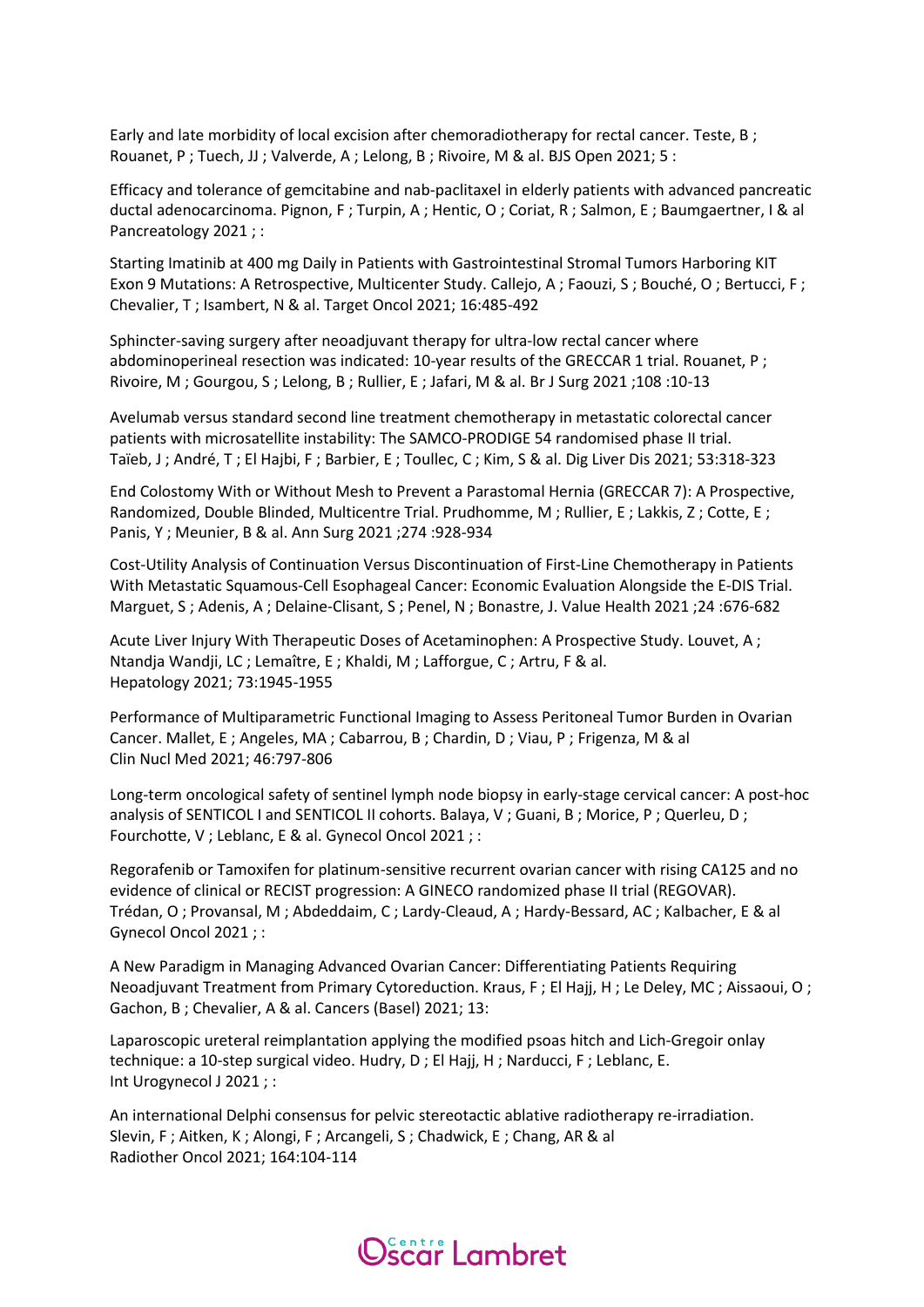Guidelines for Clinical Practice of the French College of Obstetricians and Gynecologists 2021: Prophylactic procedures associated with gynecologic surgery. Touboul, C ; Legendre, G ; Agostini, A ; Akladios, C ; Bendifallah, S ; Bolze, PA & al. Gynecol Obstet Fertil Senol 2021; 49:805-815

How to avoid peritoneal tumor spillage during total abdominal hysterectomy in uterine cancers with cervical invasion. Leray, H ; Angeles, MA ; Daix, M ; Martinez, A ; Martínez Gómez, C ; Ferron, G Int J Gynecol Cancer 2021; 31:1382-1383

Effect of tumor burden and radical surgery on survival difference between upfront, early interval or delayed cytoreductive surgery in ovarian cancer. Angeles, MA ; Cabarrou, B ; Gil-Moreno, A ; Pérez-Benavente, A ; Spagnolo, E ; Rychlik, A & al. J Gynecol Oncol 2021; 32: e78

Radical hysterectomy in early cervical cancer in Europe: characteristics, outcomes and evaluation of ESGO quality indicators. Boria, F ; Chiva, L ; Zanagnolo, V ; Querleu, D ; Martin-Calvo, N ; Căpîlna, ME & al. Int J Gynecol Cancer 2021; 31:1212-1219

Clinicopathological characterization of a real-world multicenter cohort of endometrioid ovarian carcinoma: Analysis of the French national ESME-Unicancer database. De Nonneville, A ; Zemmour, C ; Frank, S ; Joly, F ; Ray-Coquard, I ; Costaz, H & al. Gynecol Oncol 2021; 163:64-71

In-depth proteomics analysis of sentinel lymph nodes from individuals with endometrial cancer. Aboulouard, S ; Wisztorski, M ; Duhamel, M ; Saudemont, P ; Cardon, T ; Narducci, F & al Cell Rep Med 2021; 2:100318

Care as Usual: An Acceptable Strategy to Apply During the COVID-19 Pandemic in a French Tertiary Gynecologic Oncology Department. Blache, G ; El Hajj, H ; Jauffret, C ; Houvenaeghel, G ; Sabiani, L ; Barrou, J & al. Front Oncol 2021 ;11 :653009

Concordance between preoperative ESMO-ESGO-ESTRO risk classification and final histology in earlystage endometrial cancer. Daix, M ; Angeles, MA ; Migliorelli, F ; Kakkos, A ; Martinez Gomez, C ; Delbecque, K & al. J Gynecol Oncol 2021; 32: e48

Rationale and study design of the CHIPPI-1808 trial: a phase III randomized clinical trial evaluating hyperthermic intraperitoneal chemotherapy (HIPEC) for stage III ovarian cancer patients treated with primary or interval cytoreductive surgery. El Hajj, H; Vanseymortier, M; Hudry, D; Bogart, E; Abdeddaim, C ; Leblanc, E & al. ESMO Open 2021 ;6 :100098

Risk factors for gastric perforation after cytoreductive surgery in patients with peritoneal carcinomatosis: Splenectomy and increased body mass index. Angeles, MA ; Martínez-Gómez, C ; Del, M ; Migliorelli, F ; Daix, M ; Provendier, A & al. PLoS One 2021 ;16 : e0248205

Comparison of SPECT-CT with intraoperative mapping in cervical and uterine malignancies. Navarro, AS ; Angeles, MA ; Migliorelli, F ; Illac, C ; Martínez-Gómez, C ; Leray, H & al Int J Gynecol Cancer 2021; 31:679-685

How to make a vaginal cuff before laparoscopic radical hysterectomy. Querleu, D ; Leblanc, E ; Dargent, D. Int J Gynecol Cancer 2021; 31:1610-1611

Concordance of laparoscopic and laparotomic peritoneal cancer index using a two-step surgical protocol to select patients for cytoreductive surgery in advanced ovarian cancer. Angeles, MA ; Migliorelli, F ; Del, M ; Martínez-Gómez, C ; Daix, M ; Bétrian, S & al Arch Gynecol Obstet 2021; 303:1295-1304

Subspecialty training in Europe: a report by the European Network of Young Gynaecological Oncologists. Lanner, M ; Nikolova, T ; Gutic, B ; Nikolova, N ; Pletnev, A ; Selcuk, I & al Int J Gynecol Cancer 2021; 31:575-584

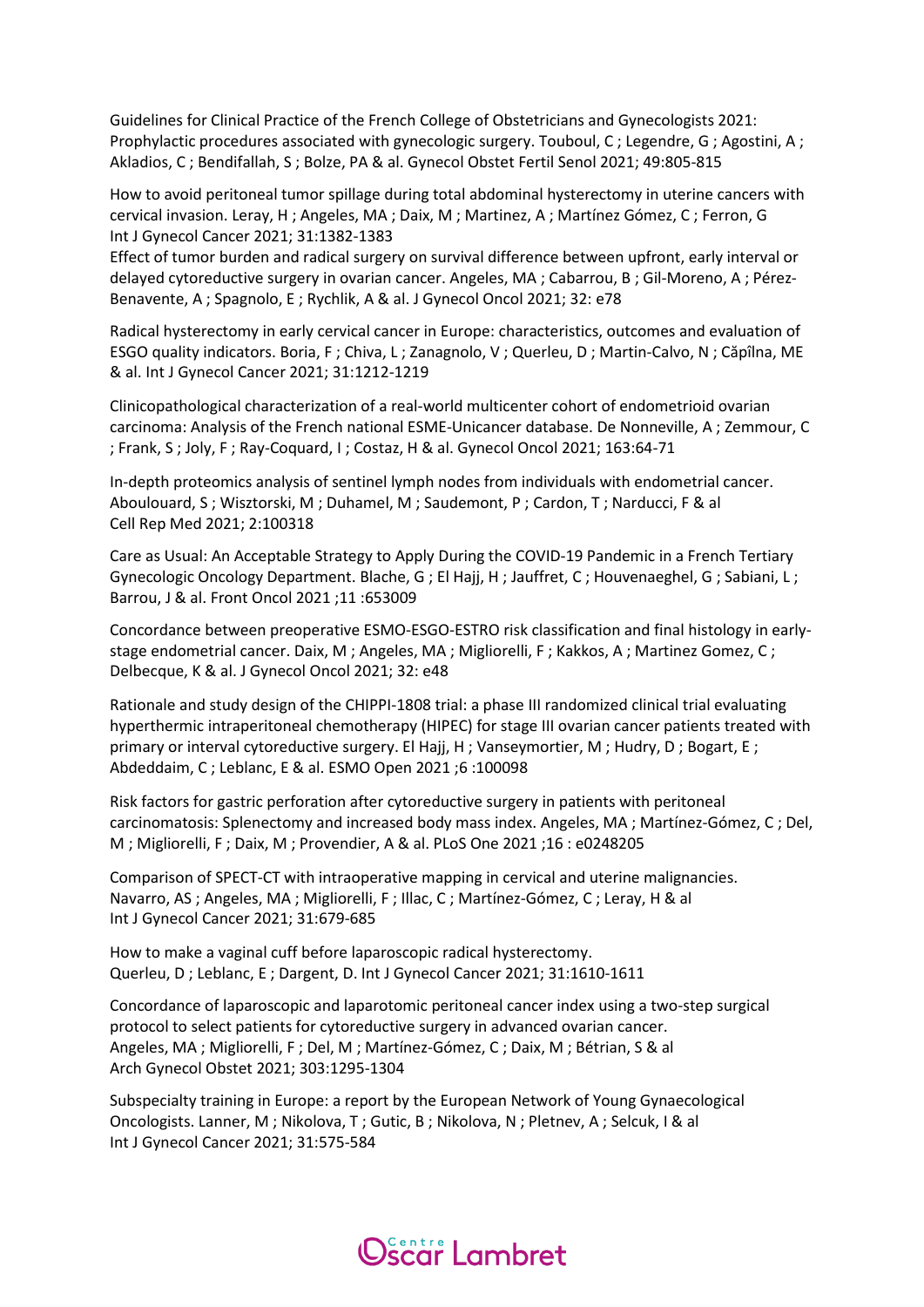PD-1 blockade restores helper activity of tumor-infiltrating, exhausted PD-1hiCD39+ CD4 T cells. Balança, CC ; Salvioni, A ; Scarlata, CM ; Michelas, M ; Martinez-Gomez, C ; Gomez-Roca, C & al JCI Insight 2021; 6:

Laparoscopic closure of the pouch of Douglas by a peritoneal running suture. A minimally invasive and prosthetic-free technique to prevent excessive dose delivery to the small bowel during pelvic irradiation for prostate cancer. Loo, M ; Martinez-Gomez, C ; Khalifa, J ; Angeles, MA ; Chira, C ; Piram, L & al. Clin Transl Radiat Oncol 2021; 26:71-78

[How I do… to train obstetrics and gynaecology residents in robotic surgery: Implementation of a pedagogical training program in a department equipped with the surgical robot]. Koual, M ; Hudry, D ; Nguyen-Xuan, HT ; Bentivegna, E ; Bats, AS ; Azaïs, H. Gynecol Obstet Fertil Senol 2021; 49:557-560

Urinary diversion after pelvic exenteration for gynecologic malignancies. Martínez-Gómez, C ; Angeles, MA ; Martinez, A ; Malavaud, B ; Ferron, G. Int J Gynecol Cancer 2021 ;31 :1-10

Stereotactic Body Radiation Therapy for Oligometastatic Breast Cancer: A Retrospective Multicenter Study.Lemoine, P ; Bruand, M ; Kammerer, E ; Bogart, E ; Comte, P ; Royer, P & al Front Oncol 2021; 11:736690

Stereotactic body radiotherapy for intramedullary metastases: a retrospective series at the Oscar Lambret center and a systematic review. Tonneau, M ; Mouttet-Audouard, R ; Le Tinier, F ; Mirabel, X ; Pasquier, D. BMC Cancer 2021 ;21 :1168

Salvage radiotherapy after prostatectomy - what do do in case of elevated post operative PSA or macroscopic relapse?. Latorzeff, I; Ploussard, G; Schick, U; Benziane, N; Pasquier, D; Sargos, P Cancer Radiother 2021; 25:822-829

Evaluation of an ultrasound bladder scanner in supine and standing position. Crop, F ; Comte, P ; Le Tinier, F ; Pasquier, D ; Mirabel, X. J Appl Clin Med Phys 2021 ;22 :194-202

Technical note: Unexpected external markers artifact in 3D k-space based parallel imaging turbo spin-echo magnetic resonance imaging. Crop, F; Mouttet-Audouard, R; Mirabel, X; Ceugnart, L; Lacornerie, T. Phys Med 2021; 90:150-157

Hypoxia in Solid Tumors: How Low Oxygenation Impacts the \"Six Rs\" of Radiotherapy. Rakotomalala, A ; Escande, A ; Furlan, A ; Meignan, S ; Lartigau, E. Front Endocrinol (Lausanne) 2021; 12:742215

New photobiomodulation device for prevention and cure of radiotherapy-induced oral mucositis and dermatitis: results of the prospective Safe PBM study. Bensadoun, RJ ; Bollet, MA ; Liem, X ; Cao, K ; Magné, N. Support Care Cancer 2021 ; :

Use of a Biodegradable, Contrast-Filled Rectal Spacer Balloon in Intensity-Modulated Radiotherapy for Intermediate-Risk Prostate Cancer Patients: Dosimetric Gains in the BioPro-RCMI-1505 Study. Latorzeff, I; Bruguière, E; Bogart, E; Le Deley, MC; Lartigau, E; Marre, D & al Front Oncol 2021; 11:701998

Ethical stakes in palliative care in radiation oncology. Haaser, T ; Constantinides, Y ; Huguet, F ; De Crevoisier, R ; Dejean, C ; Escande, A & al. Cancer Radiother 2021; 25:699-706

The role of radiotherapy to the primary tumor and metastases in patients with oligometastatic prostate cancer. Le Roy, T ; Baron, D ; Vandendorpe, B ; Bataille, B ; Hannoun-Levi, JM ; Blanchard, P & al. Cancer Radiother 2021 ;25 :526-532

Studies of Intra-Fraction Prostate Motion During Stereotactic Irradiation in First Irradiation and Re-Irradiation. Taillez, A ; Bimbai, AM ; Lacornerie, T ; Le Deley, MC ; Lartigau, EF ; Pasquier, D Front Oncol 2021; 11:690422

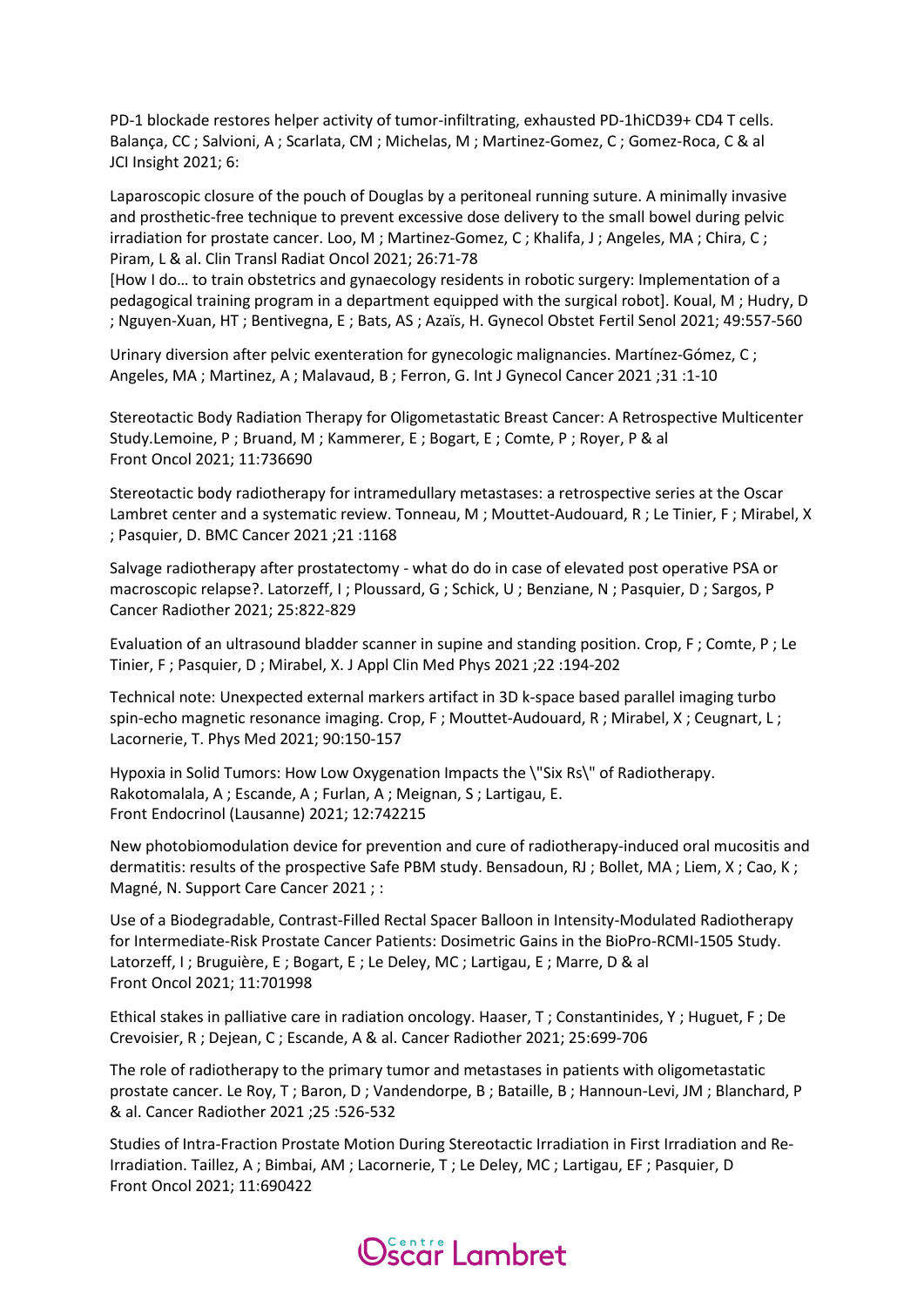OLIGOPELVIS GETUG P07, a Multicenter Phase II Trial of Combined High-dose Salvage Radiotherapy and Hormone Therapy in Oligorecurrent Pelvic Node Relapses in Prostate Cancer. Supiot, S ; Vaugier, L ; Pasquier, D ; Buthaud, X ; Magné, N ; Peiffert, D & al. Eur Urol 2021; 80:405-414

Hypofractionated stereotactic body radiation therapy (SBRT) in pediatric patients: preliminary toxicity results of a national prospective multicenter study. Di Perri, D ; Jouglar, E ; Blanc, E ; Ducassou, A ; Huchet, A ; Vigneron, C & al. Br J Radiol 2021; 94:20210176 Histosurgical mapping of endoscopic endonasal surgery of sinonasal tumours to improve radiotherapy guidance. Leleu, T ; Bastit, V ; Doré, M ; Kammerer, E ; Florescu, C ; Alfonsi, M & al Cancer Radiother 2021 ; :

Recommendations for planning and delivery of radical radiotherapy for localized urothelial carcinoma of the bladder. Khalifa, J; Supiot, S; Pignot, G; Hennequin, C; Blanchard, P; Pasquier, D & al. Radiother Oncol 2021 ;161 :95-114

Determinants of the access to remote specialised services provided by national sarcoma reference centres. Fayet, Y ; Tétreau, R ; Honoré, C ; Le Nail, LR ; Dalban, C ; Gouin, F & al BMC Cancer 2021; 21:631

Artificial Intelligence in magnetic Resonance guided Radiotherapy: Medical and physical considerations on state of art and future perspectives. Cusumano, D ; Boldrini, L ; Dhont, J ; Fiorino, C ; Green, O ; Güngör, G & al. Phys Med 2021 ;85 :175-191

Evaluation of the XVI dual registration tool for image-guided radiotherapy in prostate cancer. Sousa, F ; Jourani, Y ; Van den Begin, R ; Otte, FX ; Ridai, S ; Desle, M & al Tech Innov Patient Support Radiat Oncol 2021; 18:22-28

Outcome of early stage Merkel carcinoma treated by exclusive radiation: a study of 53 patients. Dubois, M ; Abi Rached, H ; Escande, A ; Dezoteux, F ; Darloy, F ; Jouin, A & al Radiat Oncol 2021; 16:90

Breast cancer patients treated with intrathecal therapy for leptomeningeal metastases in a large reallife database. Carausu, M ; Carton, M ; Darlix, A ; Pasquier, D ; Leheurteur, M ; Debled, M & al ESMO Open 2021; 6:100150

Recommendations for postoperative radiotherapy in head & amp; neck squamous cell carcinoma in the presence of flaps: A GORTEC internationally-reviewed HNCIG-endorsed consensus. Carsuzaa, F ; Lapeyre, M ; Gregoire, V ; Maingon, P ; Beddok, A ; Marcy, PY & al Radiother Oncol 2021; 160:140-147

Salvage stereotactic body radiotherapy (SBRT) for intraprostatic relapse after prostate cancer radiotherapy: An ESTRO ACROP Delphi consensus. Jereczek-Fossa, BA ; Marvaso, G ; Zaffaroni, M ; Gugliandolo, SG ; Zerini, D ; Corso, F & al. Cancer Treat Rev 2021 ;98 :102206

Salvage Radiotherapy for Macroscopic Local Recurrence Following Radical Prostatectomy. Zaine, H ; Vandendorpe, B ; Bataille, B ; Lacornerie, T ; Wallet, J ; Mirabel, X & al. Front Oncol 2021; 11:669261

Dosimetric leaf gap and leaf trailing effect in a double-stacked multileaf collimator. Hernandez, V ; Saez, J ; Angerud, A ; Cayez, R ; Khamphan, C ; Nguyen, D & al. Med Phys 2021; 48:3413-3424

Radiotherapy for patients with early-stage glottic squamous cell carcinoma of the larynx: Interest of hypofractionation? Tonneau, M ; Matta, R ; Lals, S ; Mirabel, X ; Crop, F ; Lacornerie, T & al Cancer Radiother 2021; 25:801-810

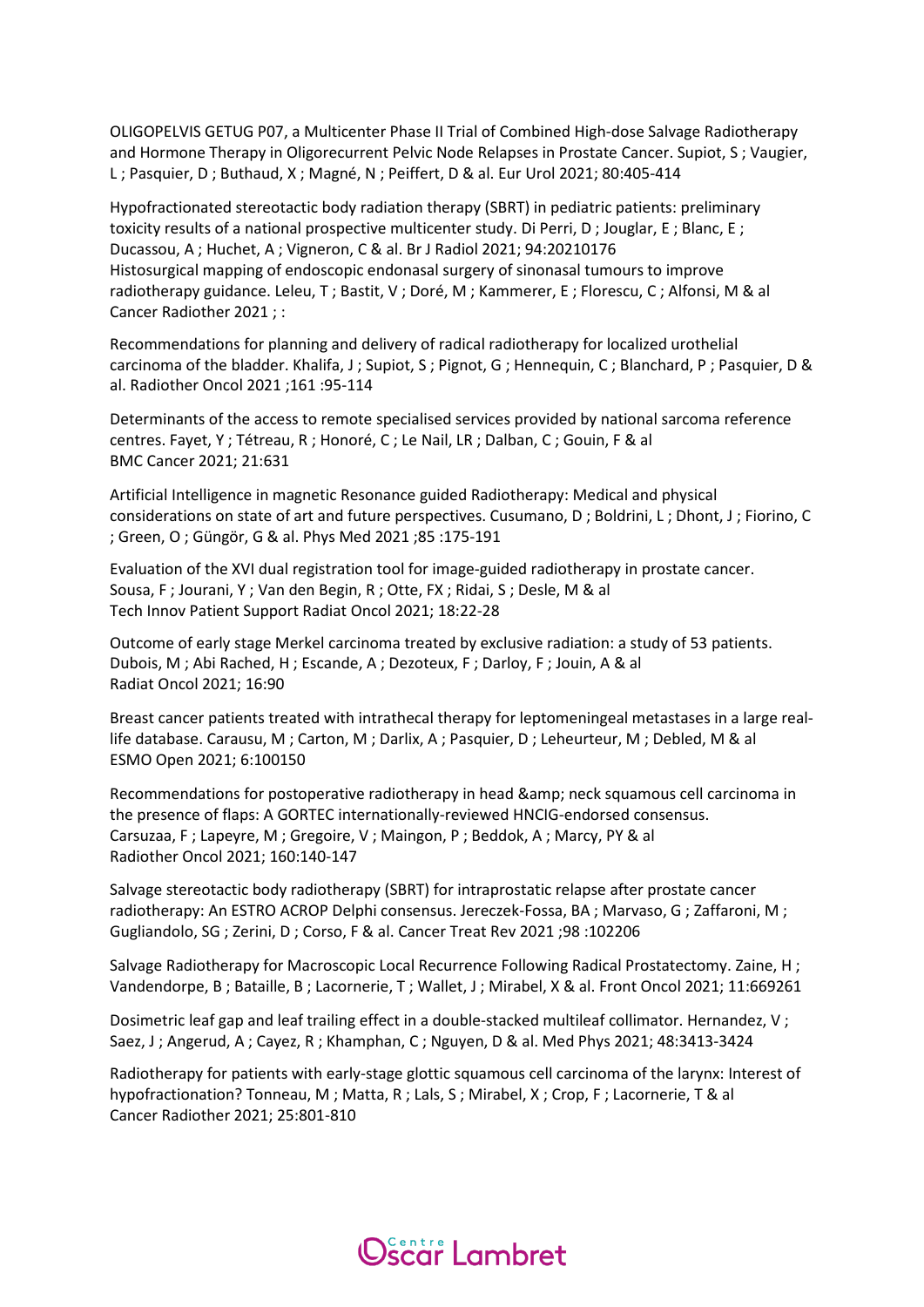Split-VMAT technique to control the deep inspiration breath hold time for breast cancer radiotherapy. Poeta, S ; Jourani, Y ; De Caluwé, A ; Van den Begin, R ; Van Gestel, D ; Reynaert, N Radiat Oncol 2021; 16:77

Chemotherapy and radiotherapy in locally advanced head and neck cancer: an individual patient data network meta-analysis. Petit, C ; Lacas, B ; Pignon, JP ; Le, QT ; Grégoire, V ; Grau, C & al Lancet Oncol 2021; 22:727-736

Improving generalization in MR-to-CT synthesis in radiotherapy by using an augmented cycle generative adversarial network with unpaired data. Brou Boni, KND ; Klein, J ; Gulyban, A ; Reynaert, N ; Pasquier, D. Med Phys 2021; 48:3003-3010

Monte Carlo as quality control tool of stereotactic body radiation therapy treatment plans. Alhamada, H ; Simon, S ; Gulyban, A ; Gastelblum, P ; Pauly, N ; VanGestel, D & al Phys Med 2021; 84:205-213

Report dose-to-medium in clinical trials where available; a consensus from the Global Harmonisation Group to maximize consistency. Kry, SF ; Lye, J ; Clark, CH ; Andratschke, N ; Dimitriadis, A ; Followill, D & al. Radiother Oncol 2021; 159:106-111

Phase I dose-escalation study of NBTXR3 activated by intensity-modulated radiation therapy in elderly patients with locally advanced squamous cell carcinoma of the oral cavity or oropharynx. Hoffmann, C ; Calugaru, V ; Borcoman, E ; Moreno, V ; Calvo, E ; Liem, X & al Eur J Cancer 2021; 146:135-144

Correlation between toxicity and dosimetric parameters for adjuvant intensity modulated radiation therapy of breast cancer: a prospective study. Pasquier, D ; Bataille, B ; Le Tinier, F ; Bennadji, R ; Langin, H ; Escande, A & al. Sci Rep 2021; 11:3626

Automated contour propagation of the prostate from pCT to CBCT images via deep unsupervised learning. Liang, X ; Bibault, JE ; Leroy, T ; Escande, A ; Zhao, W ; Chen, Y & al Med Phys 2021; 48:1764-1770

Usefulness of remote monitoring for the early detection of back-up mode in implantable cardioverter defibrillators. Guédon-Moreau, L ; Finat, L ; Klein, C ; Kouakam, C ; Marquié, C ; Klug, D & al Arch Cardiovasc Dis 2021; 114:287-292

IPEM Topical Report: An international IPEM survey of MRI use for external beam radiotherapy treatment planning. Speight, R ; Tyyger, M ; Schmidt, MA ; Liney, GP ; Johnstone, R ; Eccles, CL & al Phys Med Biol 2021;

Radical radiotherapy for paediatric solid tumour metastases: An overview of current European protocols and outcomes of a SIOPE multicenter survey. Huijskens, SC ; Kroon, PS ; Gaze, MN ; Gandola, L ; Bolle, S ; Supiot, S & al. Eur J Cancer 2021 ;145 :121-131

Radiosensitizing Chemotherapy (Irinotecan) with Stereotactic Body Radiation Therapy for the Treatment of Inoperable Liver and/or Lung Metastases of Colorectal Cancer. Vaugier, L ; Mirabel, X ; Martel-Lafay, I; Racadot, S; Carrie, C; Vendrely, V & al. Cancers (Basel) 2021; 13 :

MRI-Based Radiomics Input for Prediction of 2-Year Disease Recurrence in Anal Squamous Cell Carcinoma. Giraud, N ; Saut, O ; Aparicio, T ; Ronchin, P ; Bazire, LA ; Barbier, E & al Cancers (Basel) 2021; 13 :

Stereotactic body radiotherapy for locally advanced pancreatic cancer: A systemic review. Tonneau, M ; Lacornerie, T ; Mirabel, X ; Pasquier, D. Cancer Radiother 2021 ;25 :283-295

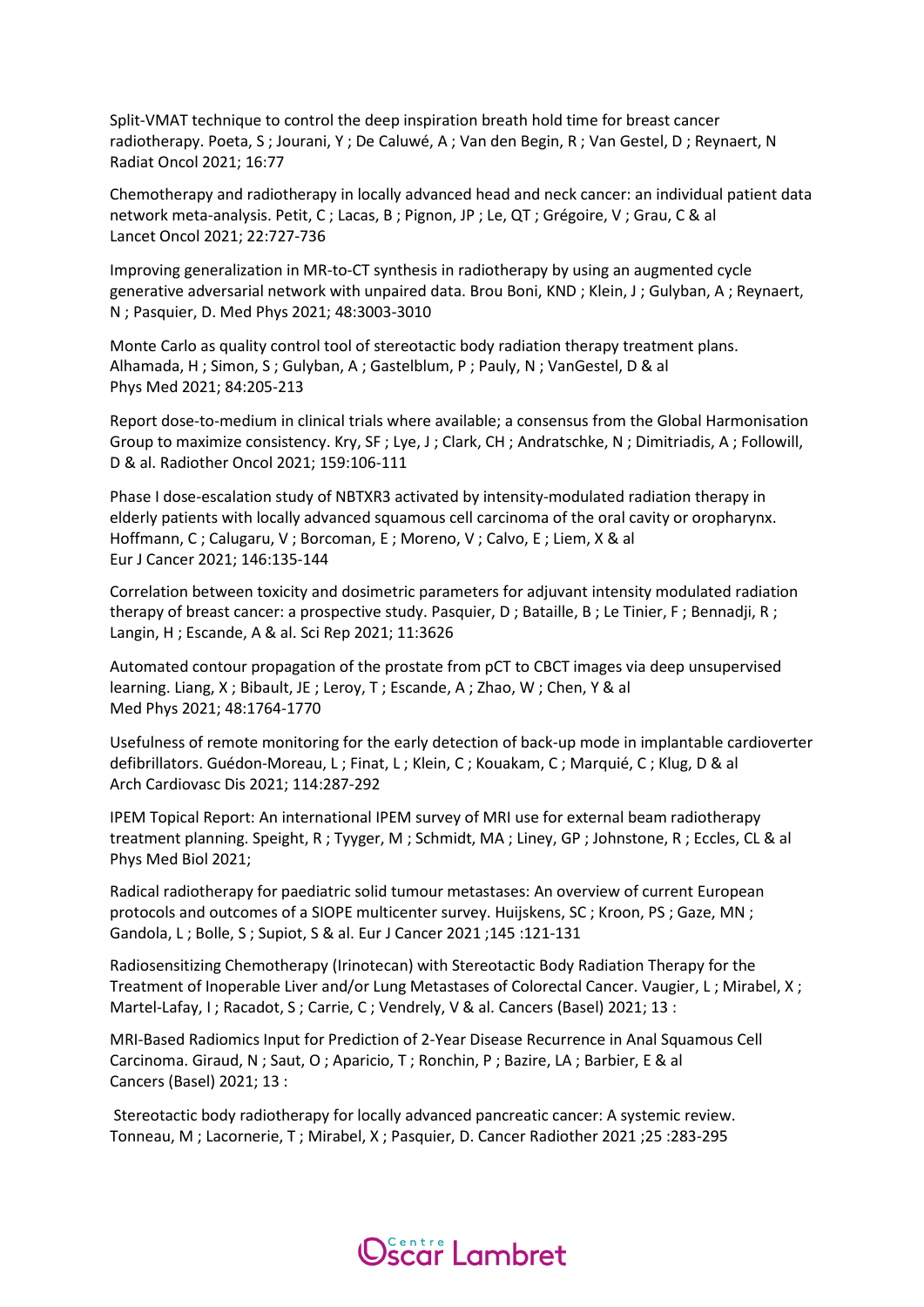Dosimetric comparison of four high performance techniques for irradiation of breast cancer patients. Bartolucci, L ; Adrien, C ; Goudjil, F ; Amessis, M ; El Amine, W ; Fourquet, A & al Cancer Radiother 2021; 25:254-258

Radiation oncology in the new virtual and digital era. Aznar, MC ; Bacchus, C ; Coppes, RP ; Deutsch, E ; Georg, D ; Haustermans, K & al. Radiother Oncol 2021 ;154 :A1-A4

Salvage Mastectomy Versus Second Conservative Treatment for Second Ipsilateral Breast Tumor Event: A Propensity Score-Matched Cohort Analysis of the GEC-ESTRO Breast Cancer Working Group Database. Hannoun-Levi, JM ; Gal, J ; Van Limbergen, E ; Chand, ME ; Schiappa, R ; Smanyko, V & al Int J Radiat Oncol Biol Phys 2021; 110:452-461

Development of staffing, workload and infrastructure in member departments of the European Organisation for Research and Treatment of Cancer (EORTC) radiation oncology group. Willmann, J ; Poortmans, P ; Monti, AF ; Grant, W ; Clementel, E ; Corning, C & al Radiother Oncol 2021; 155:226-231

The role of the gut microbiome on radiation therapy efficacy and gastrointestinal complications: A systematic review. Tonneau, M ; Elkrief, A ; Pasquier, D ; Paz Del Socorro, T ; Chamaillard, M ; Bahig, H & al. Radiother Oncol 2021 ;156 :1-9

Influence of age on indications and modalities of radiation therapy: What to keep in mind for adolescents and young adults?. Jouglar, E ; Escande, A ; Martin, V ; Demoor-Goldschmidt, C ; Carrie, C ; Claude, L & al. Bull Cancer 2021; 108:203-209

Impact of previous nivolumab treatment on the response to taxanes in patients with recurrent/metastatic head and neck squamous cell carcinoma. Guiard, E ; Clatot, F ; Even, C ; Perréard, M ; Abdeddaim, C ; Johnson, A & al. Eur J Cancer 2021 ;159 :125-132

Avelumab for platinum-ineligible/refractory recurrent and/or metastatic squamous cell carcinoma of the head and neck: phase Ib results from the JAVELIN Solid Tumor trial. Guigay, J ; Lee, KW ; Patel, MR ; Daste, A ; Wong, DJ ; Goel, S & al. J Immunother Cancer 2021 ;9 :

Prognostic factor analysis and long-term results of the TAX 323 (EORTC 24971) study in unresectable head and neck cancer patients. Szturz, P ; Vinches, M ; Remenár, É ; van Herpen, CML ; Abdeddaim, C ; Stewart, JS & al. Eur J Cancer 2021 ;156 :109-118

In-house 3D printing: Why, when, and how? Overview of the national French good practice guidelines for in-house 3D-printing in maxillo-facial surgery, stomatology, and oral surgery. Khonsari, RH ; Adam, J ; Benassarou, M ; Bertin, H ; Billotet, B ; Bouaoud, J & al J Stomatol Oral Maxillofac Surg 2021; 122:458-461

Observational, prospective, phase 4 study in patients with first-line recurrent and/or metastatic squamous cell carcinoma of the head and neck treated with cetuximab and platinum-based therapy: DIRECT. Guigay, J ; Chamorey, E ; Lefebvre, G ; Rotarski, M ; Wagner, JP ; Blot, E & al Cancer Rep (Hoboken) 2021;:e1467

Influence of postoperative radiotherapy target volumes in unilateral head and neck carcinoma of unknown primary: A multicentric study using propensity score. Brenet, E ; Philouze, P ; Schiffler, C ; Pommier, P ; Crozes, C ; Benzerdjeb, N & al. Radiother Oncol 2021; 160:1-8

Donor site sequelae and patient satisfaction after head and neck reconstruction with a radial forearm free flap. Deneuve, S ; Majoufre, C ; Testelin, S ; Barry, B ; Louis, MY ; Longis, J & al Eur Arch Otorhinolaryngol 2021; 278:4051-4058

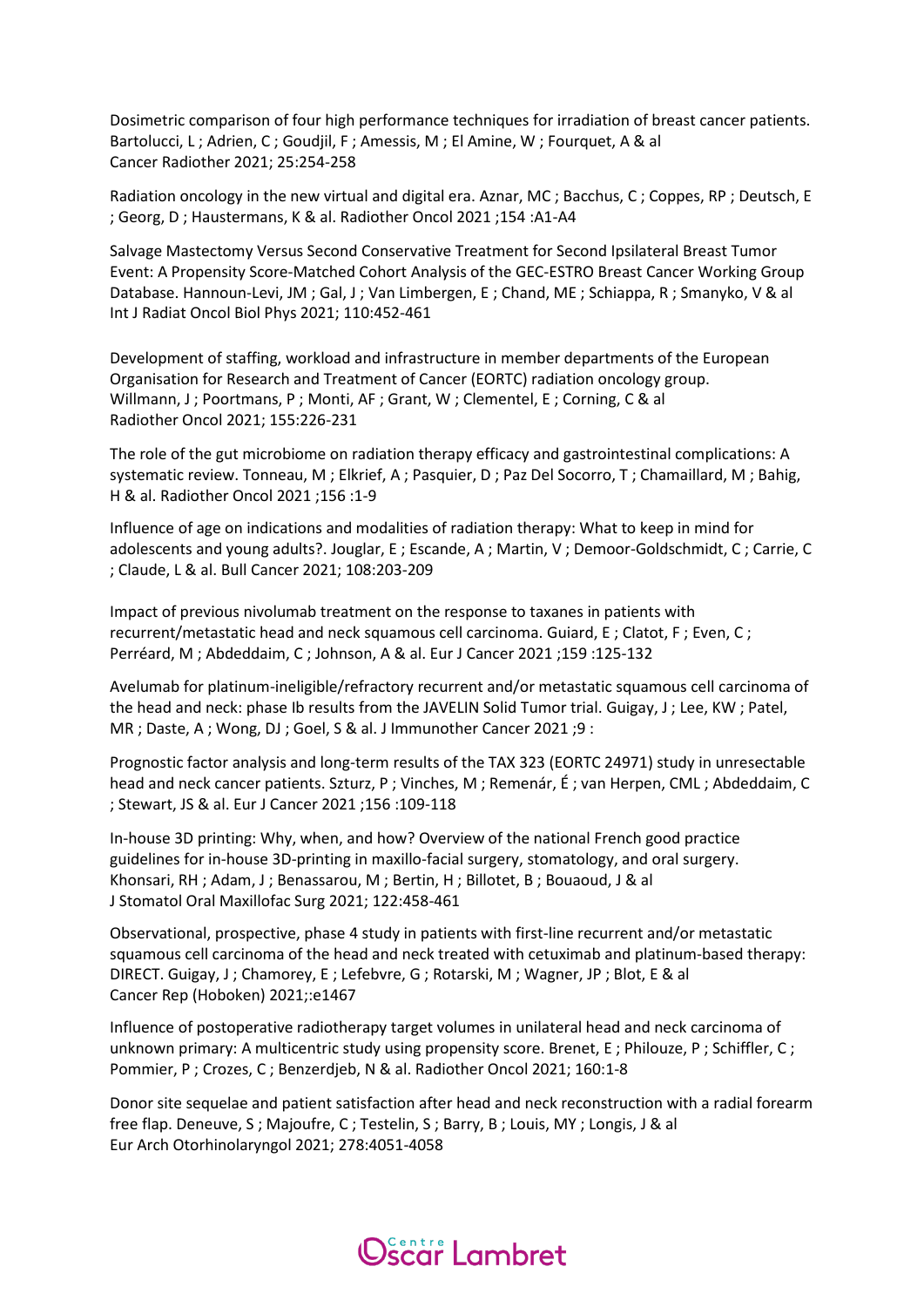Observational study of the long-term impact of donor-site sequelae after head and neck reconstruction by free anterolateral thigh flap. Nokovitch, L; Dupret-Bories, A; Bach, C; Barry, B; Julieron, M ; Deneuve, S. Eur Ann Otorhinolaryngol Head Neck Dis 2021 ;138 :431-435

3D-assisted mandibular reconstruction: A technical note of fibula free flap with preshaped titanium plate. Villa, S ; Druelle, C ; Juliéron, M ; Nicot, R. Ann Chir Plast Esthet 2021 ;66 :174-179

Treatment strategies for thymic carcinoma in a real-life setting. Insights from the RYTHMIC network. Petat, A ; Dansin, E ; Calcagno, F ; Greillier, L ; Pichon, E ; Kerjouan, M & al Eur J Cancer 2021; 162:118-127

A Real-World Study of Patients with Advanced Non-squamous Non-small Cell Lung Cancer with EGFR Exon 20 Insertion: Clinical Characteristics and Outcomes. Chouaid, C ; Filleron, T ; Debieuvre, D ; Pérol, M ; Girard, N ; Dansin, E & al. Target Oncol 2021; 16:801-811

Central Nervous System Metastases in Thymic Epithelial Tumors: A Brief Report of Real-World Insight From & nbsp; RYTHMIC. Benitez, JC; Boucher, ME; Dansin, E; Kerjouan, M; Bigay-Game, L; Pichon, E & al. J Thorac Oncol 2021; 16 :2144-2149

Phase 1 Expansion Cohort of Ramucirumab Plus Pembrolizumab in Advanced Treatment-Naive NSCLC. Herbst, RS ; Arkenau, HT ; Bendell, J ; Arrowsmith, E ; Wermke, M ; Soriano, A & al J Thorac Oncol 2021; 16:289-298

High Prevalence of 5T4/Trophoblast Glycoprotein in Soft Tissue Sarcomas. Groothuis, P ; Penel, N ; Italiano, A ; Kotecki, N ; Dijcks, F ; Dokter, W. Cancers (Basel) 2021; 13 :

Characterization of Macrophages and Osteoclasts in the Osteosarcoma Tumor Microenvironment at Diagnosis: New Perspective for Osteosarcoma Treatment? Gomez-Brouchet, A ; Gilhodes, J ; Acker, NV ; Brion, R ; Bouvier, C ; Assemat, P & al. Cancers (Basel) 2021 ;13 :

Characterization of Macrophages and Osteoclasts in the Osteosarcoma Tumor Microenvironment at Diagnosis: New Perspective for Osteosarcoma Treatment? Gomez-Brouchet, A ; Gilhodes, J ; Acker, NV ; Brion, R ; Bouvier, C ; Assemat, P & al. Cancers (Basel) 2021 ;13 :

A single-arm multicentre phase II trial of doxorubicin in combination with trabectedin in the first-line treatment for leiomyosarcoma with long-term follow-up and impact of cytoreductive surgery. Pautier, P ; Floquet, A ; Chevreau, C ; Penel, N ; Guillemet, C ; Delcambre, C & al ESMO Open 2021; 6:100209

Desmoid-type fibromatosis: toward a holistic management. Penel, N ; Kasper, B ; van Der Graaf, WTA. Curr Opin Oncol 2021; 33:309-314

A randomized phase III trial comparing trabectedin to best supportive care in patients with pretreated soft tissue sarcoma: T-SAR, a French Sarcoma Group trial. Le Cesne, A ; Blay, JY ; Cupissol, D ; Italiano, A ; Delcambre, C ; Penel, N & al. Ann Oncol 2021; 32:1034-1044

Efficacy and safety of regorafenib in patients with metastatic or locally advanced chondrosarcoma: Results of a non-comparative, randomised, double-blind, placebo controlled, multicentre phase II study. Duffaud, F ; Italiano, A ; Bompas, E ; Rios, M ; Penel, N ; Mir, O & al Eur J Cancer 2021 ;150 :108-118

Systemic therapies in advanced epithelioid haemangioendothelioma: A retrospective international case series from the World Sarcoma Network and a review of literature. Frezza, AM ; Ravi, V ; Lo Vullo, S ; Vincenzi, B ; Tolomeo, F ; Chen, TW & al. Cancer Med 2021; 10:2645-2659